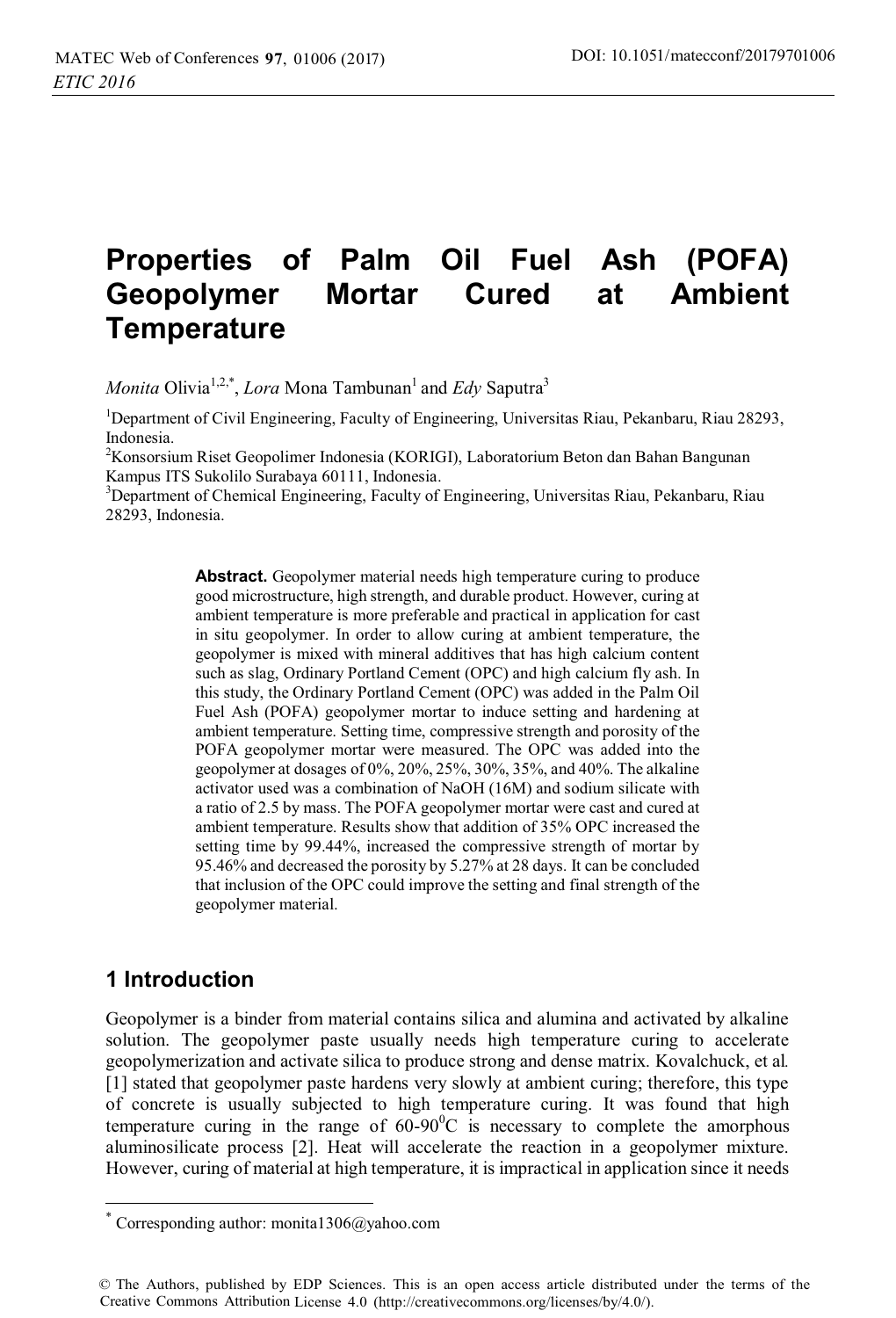special methods or equipments. In this case, geopolymer product is considered costly related due to high temperature curing.

Additives that have high CaO content such as slag, high calcium fly ash and OPC were reported included to accelerate geopolymer curing at ambient temperature. Slag contains high CaO, hence Deb et al. [3] and Nath and Sarker [4] suggested of using slag to increase reactivity and hydration process, reduce setting time, assist workability and increase early strength properties of geopolymer concrete at ambient temperature. Furthermore, instead of slag, the commercial OPC that contains more CaO than slag (approximately of 65%) was found practical to decrease setting time, and reduce the curing time and temperature. In one study, it was found that the optimum mixture for curing at ambient temperature consisted of 40% alkaline activator and addition of 5% OPC to replace fly ash (by total binder) could produce mortar with compressive strength more than 50 MPa [5]. Inclusion of OPC to the mixture was stated could improve setting time, mechanical properties and durability of the fly ash geopolymer [6].

Previous studies about geopolymer material containing Ordinary Portland Cement (OPC) as aluminosilicate source and additive were reported. Initially, the geopolymer was mixed with the OPC to produce OPC-geopolymer composite with stronger properties than the OPC paste alone [7]. In other study, the OPC was added in the geopolymer to produce mortar with the highest strength of 43.1 MPa at room temperature [8]. Approximately 5-12% of the OPC (by cement weight) was included in the geopolymer paste mixture only to assist the geopolymerization process by generating heat during hydration [9]. The mixtures were also cured at  $60^{\circ}$ C for 24 hours. It was reported that the inclusion of OPC in the mixtures could reduce setting time, porosity and water absorption with the increase of OPC content. There was also improvement in compressive strength and elastic modulus since the OPC could modify the microstructure and pore of the geopolymer paste. Another study that investigate the effect of using OPC in high calcium geopolymer mixture at different curing regime (membrane curing, temperature curing and wet curing) was reported by the same research group. The geopolymer samples cured in tempeture curing  $(40^{\circ}C)$  for 24 hours) showed better physical properties and high early compressive strength [10].

Utilization of source materials that rich in silica and alumina content has driven usage of agro-industrial biomass such as Palm Oil Fuel Ash (POFA). POFA as geopolymer main source material in Southeast Asia has become popular due to abundant supply from palm oil plantations. POFA is produced from combustion of empty fruit bunch and palm oil kernel. Some studies were carried out to investigate the suitability of POFA as geopolymer's main material and suggested that POFA is a potential source material for the geopolymer due to high silica content [11,12]. Furthermore, local POFA from Riau Province could be used to produce gepolymer concrete with compressive strength of 22.58 MPa [13]. Although curing of geopolymers at ambient temperature is important in application, there are still few published studies on POFA geopolymer cured in ambient temperature using the OPC to accelerate curing. The current study aims to investigate the effect of using OPC at various percentage in setting time, compressive strength, and porosity of the POFA geopolymer cured at ambient temperature.

# **2 Material and methods**

Palm Oil Fuel Ash (POFA) from Dumai, Riau, was used in this study. Ordinary Portland Cement (OPC) type I was used to accelerate curing at ambient temperature. The chemical composition the Ordinary Portland Cement (OPC) and POFA is presented in Table 1.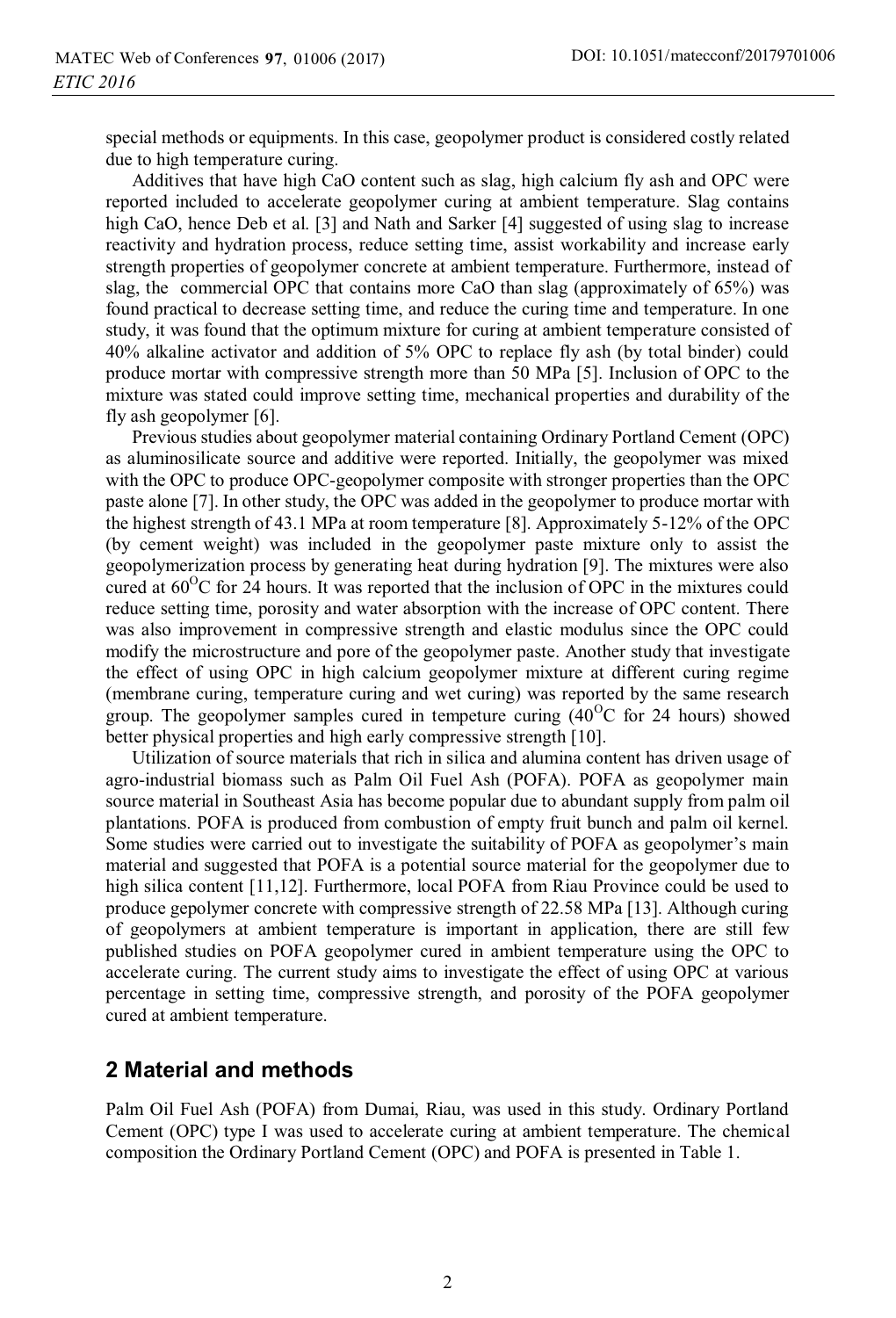|                                | Percentage [%]                  |                   |  |  |
|--------------------------------|---------------------------------|-------------------|--|--|
| Components                     | <b>Ordinary Portland Cement</b> | Palm Oil Fuel Ash |  |  |
|                                | $(OPC)*$                        | $(POFA)**$        |  |  |
| SiO <sub>2</sub>               | 20.92                           | 54.53             |  |  |
| $\text{Al}_2\text{O}_3$        | 5.49                            | 15.90             |  |  |
| Fe <sub>2</sub> O <sub>3</sub> | 3.78                            | 3.86              |  |  |
| MgO                            |                                 | 1.21              |  |  |
| CaO                            | 65.21                           | 7.49              |  |  |
| Na <sub>2</sub> O              |                                 | 0.09              |  |  |
| $K_2O$                         |                                 | 4.31              |  |  |
| MnO                            |                                 | 0.07              |  |  |
| $P_2O_5$                       |                                 | 4.90              |  |  |
| SO <sub>3</sub>                |                                 | 0.87              |  |  |
| Cu                             |                                 | 0.02              |  |  |
| Zn                             |                                 | 0.01              |  |  |

**Table 1.** Chemical composition of OPC and POFA.

\*Salain 2009, \*\*PSD Geologi Bandung

Alkaline solution used was a combination of sodium silicate  $(Na_2SiO_3)$  and sodium hydroxide (NaOH). NaOH concentration was 16M and the ratio of NaOH/sodium silicate used was 2.5. The alkaline activator dosage was based on the recommendations from the previous study [14]. Sodium silicate with a  $SiO<sub>2</sub>/Na<sub>2</sub>O$  ratio of 2.19 in a 53.7% liquid and density of 1.56 was mixed with the dissolved sodium hydroxide (Na<sub>2</sub>O) 99% wt. Fine aggregates from Kampar river in saturated surface dry condition with fine modulus of 2.83 and specific gravity of 2.65 were mixed with binders. Superplasticizer contains napthlene sulphonated formaldehyde from Sika was included in the mixture to improve workability. The OPC was included as 0%, 20%, 25%, 30%, 35%, and 40% in the mixtures GP1, GP2, GP3, GP4, GP5 and GP6, respectively.

| Mixes       | Quantity $[kg/m^3]$ |             |            |        |        |           | W/S  |
|-------------|---------------------|-------------|------------|--------|--------|-----------|------|
|             | Sand                | <b>POFA</b> | <b>OPC</b> | SS     | NaOH   | <b>SP</b> |      |
| GP1 (OPC0)  | 1364                | 495.73      | $\Omega$   | 330.49 | 165.24 | 7.44      | 0.57 |
| GP2 (OPC20) | 1364                | 495.73      | 99.15      | 330.49 | 165.24 | 7.44      | 0.57 |
| GP3 (OPC25) | 1364                | 495.73      | 123.93     | 330.49 | 165.24 | 7.44      | 0.57 |
| GP4 (OPC30) | 1364                | 495.73      | 148.72     | 330.49 | 165.24 | 7.44      | 0.57 |
| GP5 (OPC35) | 1364                | 495.73      | 173.51     | 330.49 | 165.24 | 7.44      | 0.57 |
| GP6 (OPC40) | 1364                | 495.73      | 198.29     | 330.49 | 165.24 | 7.44      | 0.57 |

**Table 2.** Mixture composition.

OPC = OPC Percentage as additive,  $R = \text{ratio of Na}_2\text{SiO}_3/\text{NaOH}$ ,  $SS = \text{Sodium Silicate}$ ,  $SP =$ superplasticizer, w/s = water/solid

The mortar specimens were cast in 50x50x50mm mould and cured at room temperature. Those specimens were demoulded after 24 hours and placed in the lab until testing date. The measured properties were setting time, compressive strength (at 7 and 28 days), density and porosity.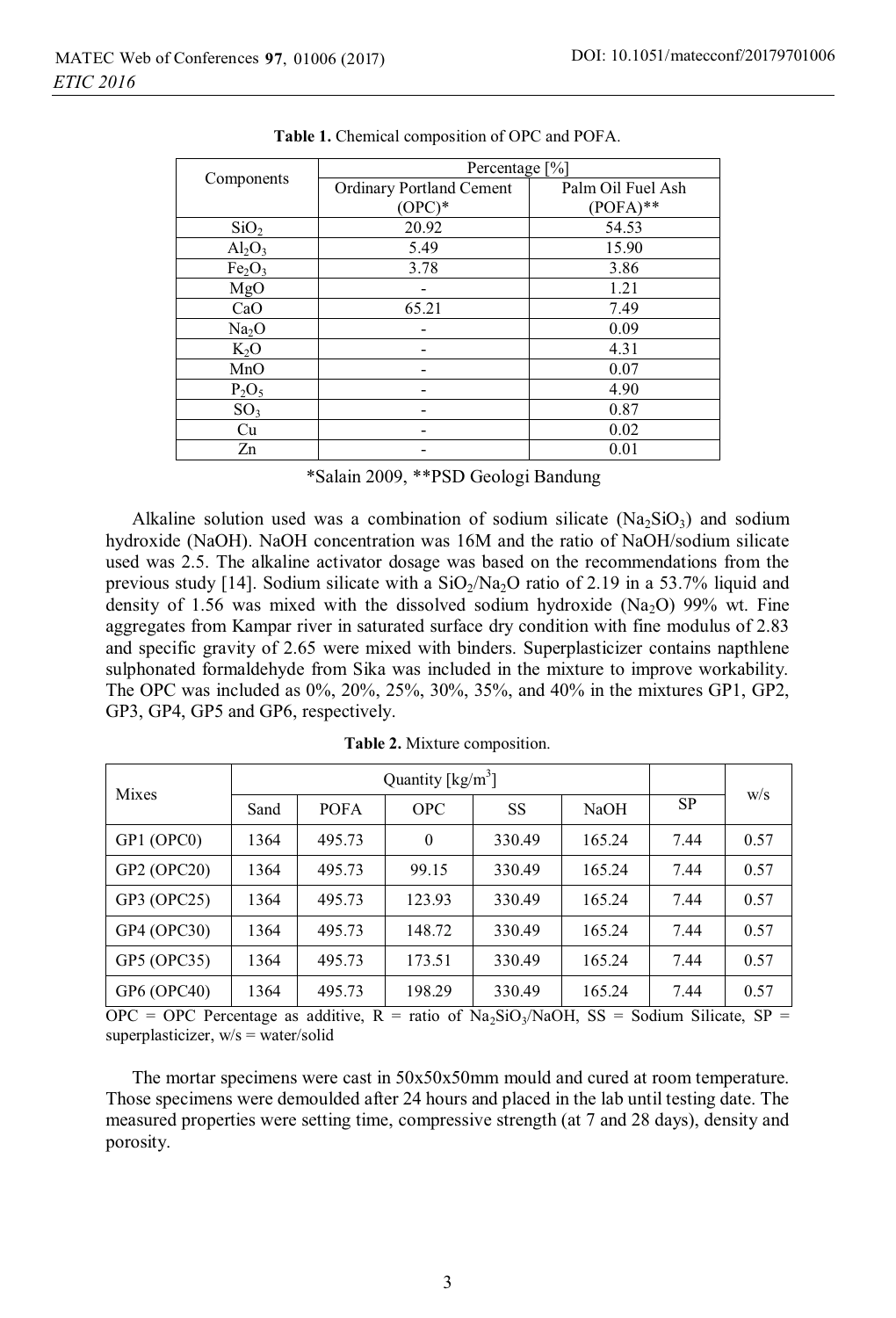# **3 Results and discussion**

#### **3.1 Setting time**

Table 3 shows the initial and final setting times measured for POFA geopolymer mortar at various OPC content. It can be seen that the initial and final setting time of mix GP1 (OPC 0%) mortar at ambient temperature was much longer than other mixture specimens (GP2-GP6). The POFA geopolymer mixture certainly needs high temperature curing to assist fast geopolymerization process, and curing at ambient temperature delay the paste activation. It can be observed that the setting time for all POFA geopolymer mortars decreased with the increase of the OPC percentage in the mixtures. Both mixes GP5 and GP6 that have shown a rapid increase of setting time than the control mix (GP1). This was confirmed in the previous study that stated fly ash geopolymer mixtures with calcium from the OPC as an additive yielded fast setting concrete [5], which has been also observed for the POFA geopolymer mortar in this research. It was stated that the calcium content is responsible to increase solidification rate and rapid hardening by providing extra nucleation sites for precipitation of dissolved species in geopolymer system [15]. An increase in setting time rate with calcium additive will be beneficial for the POFA geopolymer mortar as repair binding material or plaster in situ.

| Mix | <b>OPC</b> Percentages [%] | Initial setting time [min] | Final setting time [min] |
|-----|----------------------------|----------------------------|--------------------------|
| GP1 |                            | 2860                       | 3900                     |
| GP2 |                            |                            | 240                      |
| GP3 |                            |                            | 135                      |
| GP4 | 30                         | 24                         | 105                      |
| GP5 |                            |                            |                          |
| GP6 |                            |                            |                          |

Table 3. Initial setting and final setting of the geopolymer POFA at different OPC percentages.

### **3.2 Compressive strength**

Figure 1 shows the compressive strength of POFA geopolymer mortar at various OPC content cured at ambient temperature. At 28 days, the compressive strength of the mortar was in the range 11.73 to 22.93 MPa. It can be seen that the compressive strength increased with concrete age for all mixes. A gain in compressive strength of the mortar continued until GP5 (OPC content of 35%), before it decreased for mix GP6 (OPC content of 40%). The compressive strength of GP5 has increased by 95.46% compared to the GP1 (control mix). This could be due to the increase amount of calcium in the geopolymer mixes that form additional Calcium Silicate Hydrate (CSH) in the matrix. The increase percentage of CaO up to 35% has altered microstructure of geopolymer gels that could finally enhance the physical, mechanical and properties. The increase in compressive strength was related to the OPC and pozzolanic reactions to form additional CSH in the matrix [5, 7, 9]. However, when the OPC content was 40%, the compressive strength started to decline. An increase in OPC content enhanced strength development of the geopolymers, but excess calcium caused rapid setting time, and precipitation of aluminosilicate gel altogether with CSH at the very early stages, resulting in lower strength mortars.

Chemical composition of POFA determine the type of geopolymer product and its interaction with CaO in the system. For example, POFA used in the previous study by Salih et al. [16, 17] consists of  $SiO<sub>2</sub>$ , CaO and small content of  $Al<sub>2</sub>O<sub>3</sub>$ . Thus, the POFA geopolymer mix produced more CSH than aluminosilicate product due to higher calcium content than the aluminium content. This low Al content lead to slow setting and low strength development of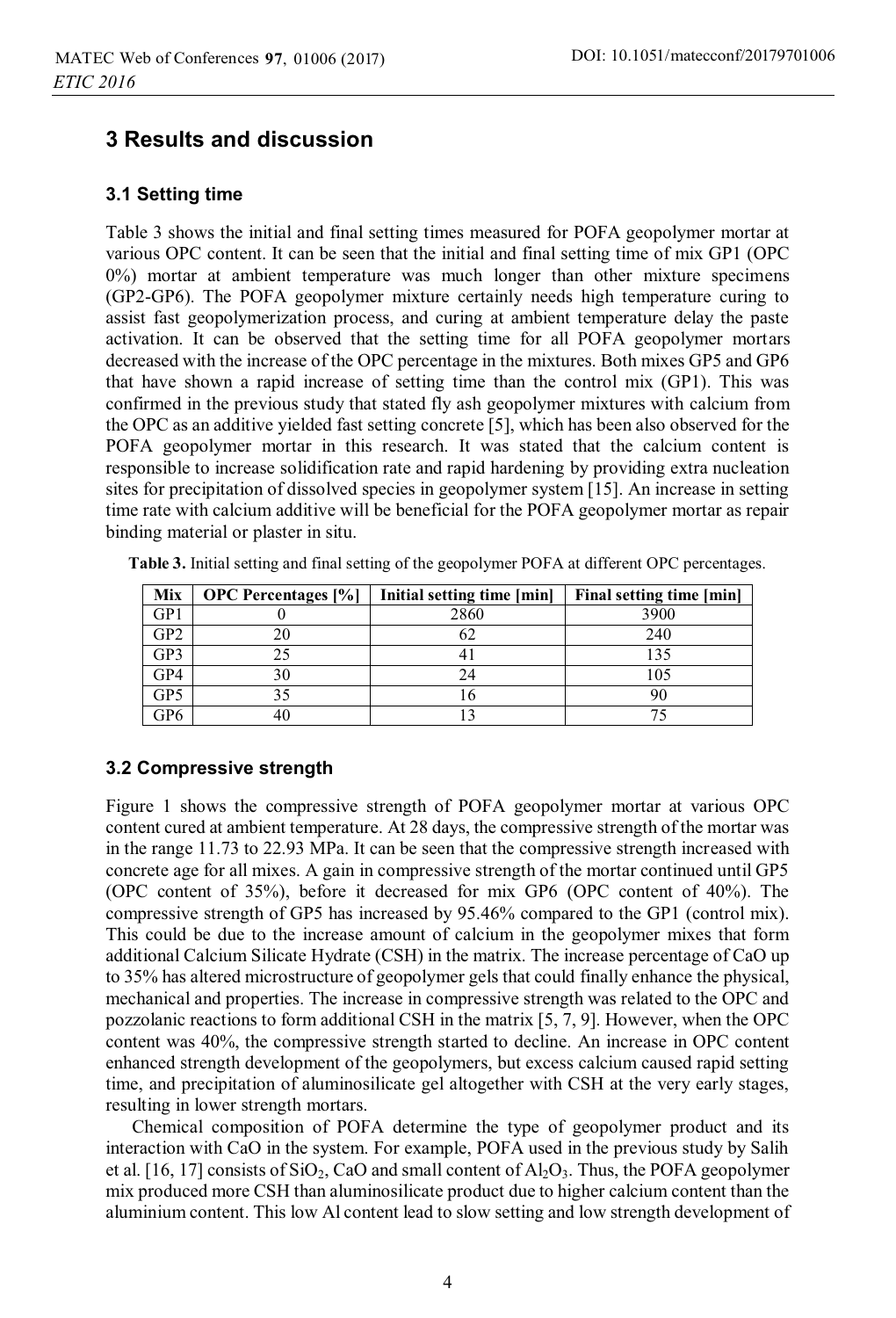the POFA geopolymer. In this research, the POFA used has relatively higher  $A_1O_3$  (15.90%) than CaO content (7.90%). Hence, the aluminosilicate product could be more dominant than the CSH gels in the geopolymer network. Inclusion of OPC with a reasonably high CaO content (65.21%) in the mix certainly increased CSH amount, setting and strength development in the POFA geopolymer mortar cured at ambient temperature. This is also probably due to the OPC that generates internal heat inside the specimens. The exothermic heat could enhance further formation of geopolymeric gel and subsequently will improve the mechanical strength of the geopolymers. Similar observation was reported by Moon et al. [18].



**Fig. 1.** Compressive strength at 7 and 28 days due to variation of OPC content.

#### **3.3 Porosity**

Porosity for all mixtures is presented in Figure 2. There was a decline trend of the mortar, showing a slight change in porosity. The porosity values were in the range of 20.73-22.09%. It can be seen that the OPC mortar (control mix GP1) had the highest porosity (22.09%) compared to other geopolymer mixes. The OPC content in the mortar had a good impact for porosity since it increased the calcium content in the geopolymer to produce CSH gels. An increase of calcium content could increase in specimen compressive strength due to increase in the amount of geopolymer product within each sample. On the other hand, the porosities of other mixes were 20-73-21.66%, respectively. Inclusion of the OPC has definitely increased hydration products and amount of CSH in the mixtures. The CSH products developed and filled the pores and thus reduced the porosity of the mortars, as can be seen for mix GP5 that has shown a decreased in porosity by 5.27%. Pangdaeng et al. [10] reported similar trend for porosity of the fly ash geopolymer mortar using 5-15% of OPC cured at ambient temperature. It was stated that an extra participation of CSH from the calcium (OPC) improve the microstructure and decrease porosity, indicating by dense and compact matrix.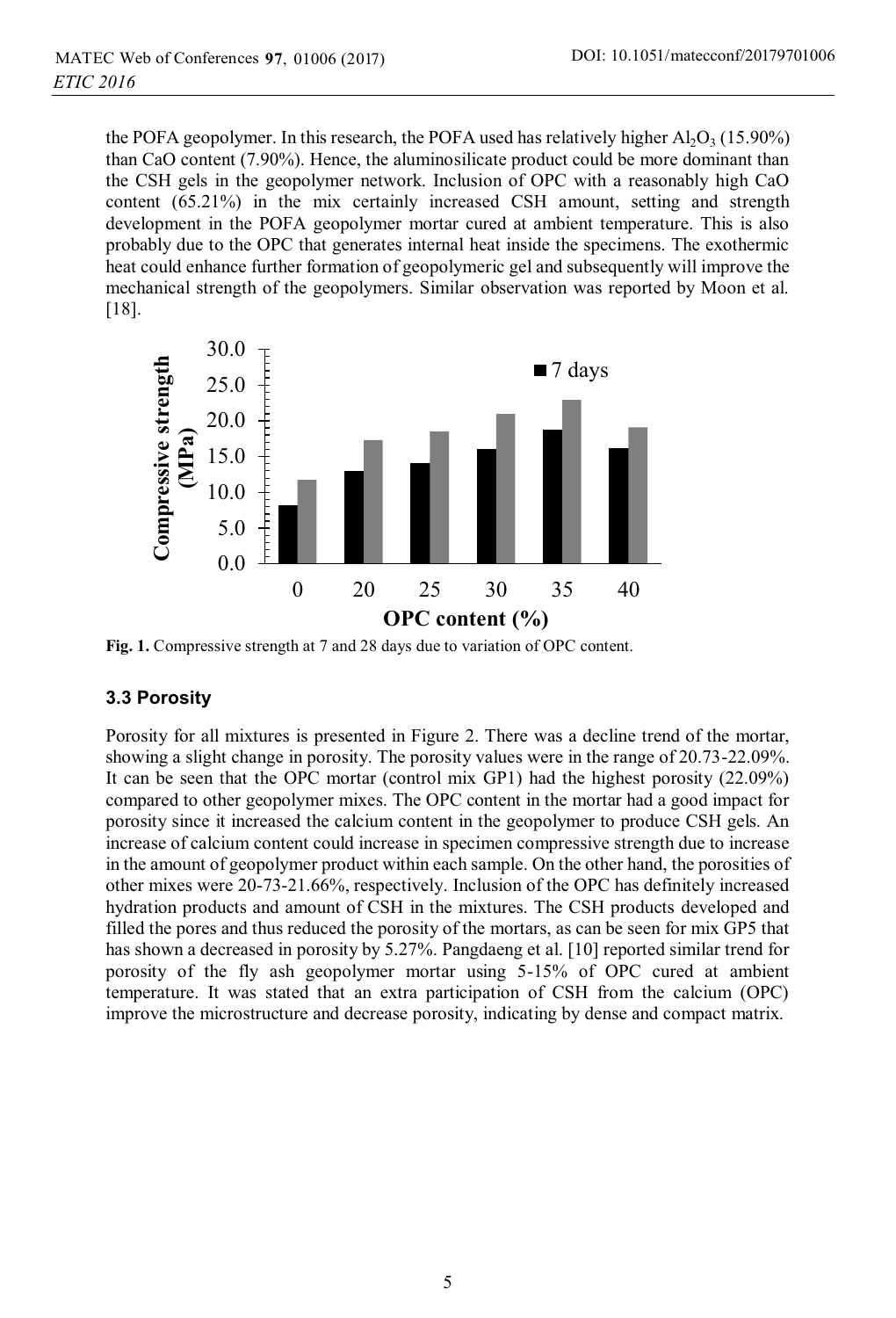

**Fig. 2.** Porosity at 7 and 28 days due to variation of OPC content.

The effect of inclusion of OPC to assist POFA geopolymer mortar curing at ambient temperature was investigated in this research. Previous study stated that calcium during geopolymerization had two roles [6]. The first role is to aid aluminosilicate dissolution from fly ash particles. The second role of calcium is as counter-balancing cation in the geopolymer pore structure by incorporating calcium in the geopolymer network system. Another role of calcium in the geopolymer mix was observed to increase internal heat from the exthermic reaction of OPC hydration that could assist ambient curing condition [19]. In this research, the optimum combination obtained was using NaOH 16M concentration, ratio of NaOH/Na<sub>2</sub>SiO<sub>3</sub> of 2.5, using  $35\%$  OPC as additive that will produce mortar with compressive strength of 22.93 MPa and porosity of 20.82%. It can be summarized that inclusion of the OPC could improve the setting, final strength and porosity of the POFA geopolymer mortar.

# **4 Conclusions**

The present study investigated the use of various percentage of OPC in POFA geopolymer for curing at ambient temperature. The OPC mortars (GP1) was used as control specimens. It could be seen that there was a decrease in setting time, an increase in compressive strength and a decrease in porosity of POFA geopolymer at 7 and 28 days. The OPC addition in the geopolymer system increased the calcium content in the mixture and produced Calcium Silicate Hydrate (CSH). The additional CSH improved mictrostructure and strength development of the geopolymer. In this research, the optimum combination obtained was using NaOH 16M concentration, ratio of NaOH/Na<sub>2</sub>SiO<sub>3</sub> of 2.5, using 35% OPC as additive that will produce mortar with compressive strength of 22.93 MPa and porosity of 20.82%. It can be summarized that the OPC inclusion will improve setting, final strength and porosity of the POFA geopolymer mortar.

The authors would like to acknowledge the Geopolymer Research Group Universitas Riau, all member of Final Year Project Group Batch 2 and 3, and the Structural Engineering and Concrete Laboratories, Faculty of Engineering, Universitas Riau.